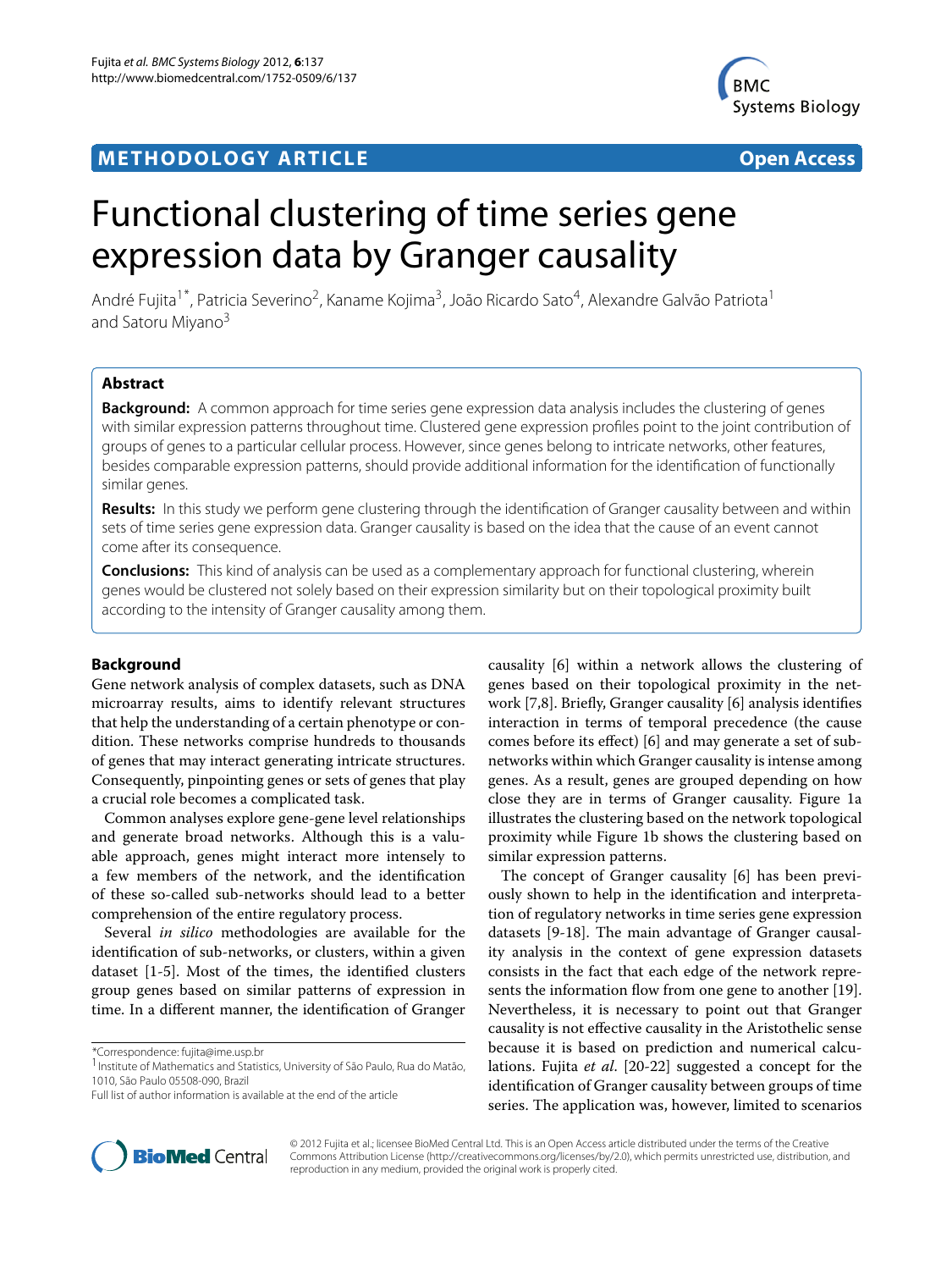

<span id="page-1-0"></span>when clusters could be previously defined based on particular data characteristics. Here, we propose a method to define clusters by their topological proximity in the network. For this purpose we introduce an extension of the concept of *functional clustering*, initially proposed by [\[23\]](#page-11-9) in neuroscience. In [\[23\]](#page-11-9), they applied mutual information in order to group the most active brain regions. We are interested in clustering the genes by using the concept of information flow [\[19\]](#page-11-6) between *sets* of time series [\[20\]](#page-11-7). The gene expression time series are grouped depending on the hidden structure underlying the network topology, in a way that genes which are topologically close in terms of Granger causality are clustered (Figure [1a](#page-1-0)). We use the generalization of Granger causality for sets of time series datasets proposed by [\[20,](#page-11-7)[21\]](#page-11-10) in order to define concepts of distance, degree and flow useful to determine gene sets that highly interact in terms of Granger causality. In other words, we will derive the Granger causality-based functional clustering directly from the time series gene expression data. For this purpose, an approach that allows the identification of the optimum number of clusters for a given dataset is also presented.

# **Materials and Methods**

#### **Granger causality for sets of time series**

Granger causality identification is a potential approach for the detection of possible interactions in a data driven framework couched in terms of temporal precedence. The main idea is that temporal precedence does not imply, but may help to identify causal relationships, since a cause never occurs after its effect.

A formal definition of Granger causality for sets of time series [\[20\]](#page-11-7) can be given as follows.

**Definition 1.** [\[20\]](#page-11-7) *Granger causality for sets of time*  $s$ eries: Suppose that  $\mathfrak{I}_t$  is a set containing all relevant infor*mation available up to and including time-point t. Let* **X***t,*  $X_t^i$  and  $X_t^j$  be sets of time series containing p, m and n time series, respectively, where  $\mathbf{X}_t^i$  and  $\mathbf{X}_t^j$  are disjoint sub*sets of* **X***t, i.e., each time series only belongs to one set, and*  $thus, p \geq m + n$ . Let  $\mathbf{X}_t(h|\mathfrak{B}_t)$  be the optimal (i.e., the one *which produces the minimum mean squared error (MSE) prediction) h-step predictor of the set of m time series* **X***<sup>i</sup> t* from the time point t, based on the information in  $\mathfrak{F}_t$ . *The forecast MSE of the linear combination of*  $\mathbf{X}_t^i$  *will be* denoted by  $\Omega_{\mathbf{X}}(h|\mathfrak{F}_t).$  The set of n time series  $\mathbf{X}^j_t$  is said to *Granger-cause the set of m time series* **X***<sup>i</sup> t if*

$$
\Omega_{\mathbf{X}}(h|\mathfrak{F}_t) < \Omega_{\mathbf{X}}(h|\mathfrak{F}_t \setminus \{\mathbf{X}_s^j | s \le t\}) \text{ for at least one } h = 1, 2, \dots
$$
\n(1)

where  $\Im_t\backslash\{\mathbf{X}_s^j|s\leq t\}$  is the set containing all relevant infor*mation except for the information in the past and present of* **X***<sup>j</sup> t. In other words, if* **X***<sup>i</sup> <sup>t</sup> can be predicted more accurately* when the information in  $\mathbf{X}_t^j$  is taken into account, then  $\mathbf{X}_t^j$ *is said to be Granger-causal for* **X***<sup>i</sup> t.*

For the linear case,  $\mathbf{X}^j_t$  is Granger non-causal for  $\mathbf{X}^i_t$  if the following condition holds:

$$
CCA(\mathbf{X}_t^i, \mathbf{X}_{t-1}^j | \mathbf{X}_t \setminus \{\mathbf{X}_{t-1}^j\}) = \rho = 0,
$$
\n(2)

where *ρ* is the largest correlation calculated by Canonical Correlation Analysis (CCA).

In order to simplify both notation and concepts, only the identification of Granger causality for sets of time series in an Autoregressive process of order one is presented. Generalizations for higher orders are straightforward.

#### **Functional clustering in terms of Granger causality**

There are numerous definitions for clusters in networks in the literature [\[24\]](#page-11-11). A functional cluster in terms of Granger causality can be defined as a subset of genes that strongly interact among themselves but interact weakly with the rest of the network.

A usual approach for network clustering when the structure of the graph is known is the spectral clustering proposed by [\[25\]](#page-11-12). However, in biological data, the structure of the regulatory network is usually unknown.

In order to overcome this limitation, we developed a framework to cluster genes by their topological proximity using the time series gene expression information. We developed concepts of distance and degree for sets of time series based on Granger causality, and combined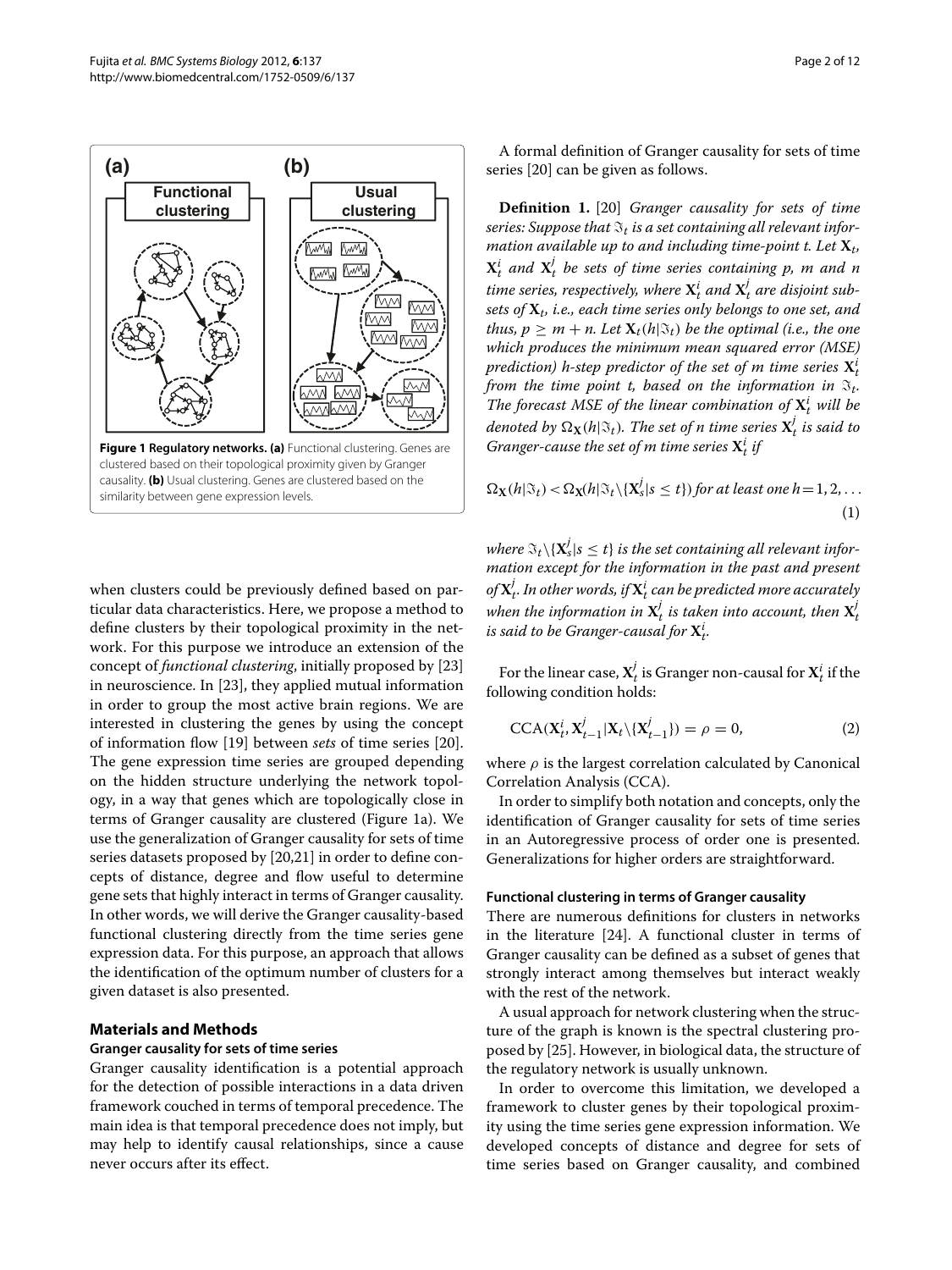them to the modified spectral clustering algorithm. The procedures are detailed below.

#### <span id="page-2-0"></span>*Functional clustering*

Given a set of time series  $x_t^1, x_t^2, \ldots, x_t^p$  (where *p* is the number of time series) and a definition of similarity  $w_{ij} \geq$ 0 between all pairs of data points  $x_t^i$  and  $x_t^j$ , the intuitive goal of clustering is to divide the time series into several groups such that time series in the same group are highly connected by Granger causality and time series in different groups are not connected or show few connections to each other. One usual representation of the connectivity between time series is in the form of graph  $G = (V, E)$ . Each vertex  $v_i$  in this graph represents a time series gene expression  $x_t^i$ . Two vertices are connected if the similarity  $w_{ij}$  between the corresponding time series  $x_t^i$  and  $x_t^j$ *t* is not zero (the edge of the graph is weighted by *wij*). In other words, a  $w_{ii} > 0$  represents existence of Granger causality between time series  $x_t^i$  and  $x_t^j$  and  $w_{ij} = 0$  represents Granger non-causality. The problem of clustering can now be reformulated using the similarity graph: we want to find a partition of the graph such that there is less Granger causality between different groups and more Granger causality within the group.

Let  $G = (V, E)$  be an undirected graph with vertex set  $V = \{v_1, \ldots, v_p\}$  (where each vertex represents one time series) and weighted edges set *E*. In the following we assume that the graph *G* is weighted, that is each edge between two vertices  $v_i$  and  $v_j$  carries a non-negative weight  $w_{ij} \geq 0$ . The weighted adjacency matrix of the graph is the matrix  $W = w_{ii}$ ;  $i, j = 1, \ldots, p$ . If  $w_{ii} = 0$ , this means that the vertices  $v_i$  and  $v_j$  are not connected by an edge. As *G* is undirected, we require  $w_{ij} = w_{ji}$ . Therefore, in terms of Granger causality,  $w_{ij}$  can be set as the distance between two time series  $x_t^i$  and  $x_t^j$ . This distance can be defined as

**Definition 2.** *Distance between two (sets of ) time series*  $x_t^i$  and  $x_t^j$ :

$$
dist\left(x_t^i, x_t^j\right) = 1 - \frac{|CCA(x_t^i, x_{t-1}^j)| + |CCA(x_t^j, x_{t-1}^i)|}{2}.
$$
\n(3)

Notice that  $CCA(x_t^i, x_{t-1}^j)$  is the Granger causality from time series  $x_t^j$  to  $x_t^i$ . In the case of sets of time series, just replace  $x_t^i$  and  $x_t^j$  by the set of time series  $\mathbf{X}_t^i$  and  $\mathbf{X}_t^j$ [\[20](#page-11-7)[,21\]](#page-11-10). Since absolute value of CCA ranges from zero to one and the higher the CCA, the higher is the quantity of information flow, it is possible to see that the higher the CCA, the shorter the distance is. Furthermore, it is necessary to point out that the average between  $\text{CCA}(x_t^i, x_{t-1}^j)$ 

and  $CCA(x_t^j, x_{t-1}^i)$  is calculated because the distance must be symmetric. The intuitive idea consists on the fact that the higher is the CCA coefficient, the lower is the distance between the time series (or sets of time series) independent of the direction of Granger causality.

Moreover, notice that the CCA is the Pearson correlation after dimension reduction, therefore,  $\text{dist}(x_t^i, x_t^j)$ satisfies three out of four criteria for distances: (i) nonnegativity; (ii) identity of indiscernible; and (iii) symmetry; and does not satisfy the (iv) triangular inequality, therefore, Pearson correlation is not a real metric. However, it is commonly used as a distance measure in several gene expression data analysis [\[26](#page-11-13)[,27\]](#page-11-14). The main advantage with this definition of distance is the fact that it is possible to interpret the clustering process by a Granger causality concept.

Another necessary concept is the idea of degree of a time series  $x_t^i$  (vertex  $v_i$ ) which can be defined as

**Definition 3.** Degree of  $x_t^i$  is defined by:

$$
degree(x_t^i) = \frac{in-degree(x_t^i) + out-degree(x_t^i)}{2},
$$
\n(4)

*where in-degree and out-degree are respectively*

$$
in-degree(x_t^i) = |CCA(x_t^i, \mathbf{X}_{t-1}|\mathbf{X}_t \setminus {\mathbf{X}_{t-1}})| \tag{5}
$$

$$
out-degree(x_t^i) = |CCA(\mathbf{X}_t, x_{t-1}^i | \mathbf{X}_t \setminus \{x_{t-1}^i\})|.
$$
 (6)

Notice that in-degree and out-degree represent the total information flow that "enters" and "leaves" the vertex  $v_i$ , respectively. Therefore, the degree of vertex  $v_i$  contains the total information flow passing through vertex *vi*.

Without loss of generality, it is possible to extend the concept of degree of a vertex  $v_i$  (time series  $x_t^i$ ) to a set of time series (sub-network)  $X_t^u$ , where  $u = 1, \ldots, k$  and  $k$  is the number of sub-networks.

**Definition 4.** *Degree of sub-network* **X***<sup>u</sup> <sup>t</sup> is defined by:*

$$
degree(\mathbf{X}_{t}^{u}) = \frac{in-degree(\mathbf{X}_{t}^{u}) + out-degree(\mathbf{X}_{t}^{u})}{2}, \quad (7)
$$

*where in-degree and out-degree are respectively*

$$
in-degree(\mathbf{X}_t^u) = |CCA(\mathbf{X}_t^u, \mathbf{X}_{t-1}|\mathbf{X}_t\backslash{\mathbf{X}_{t-1}})|, \qquad (8)
$$

$$
out-degree(\mathbf{X}_t^u) = |CCA(\mathbf{X}_t, \mathbf{X}_{t-1}^u|\mathbf{X}_t\setminus\{\mathbf{X}_{t-1}^u\})|.
$$
 (9)

Now, by using the definitions of distance and degrees for time series and sets of time series in terms of Granger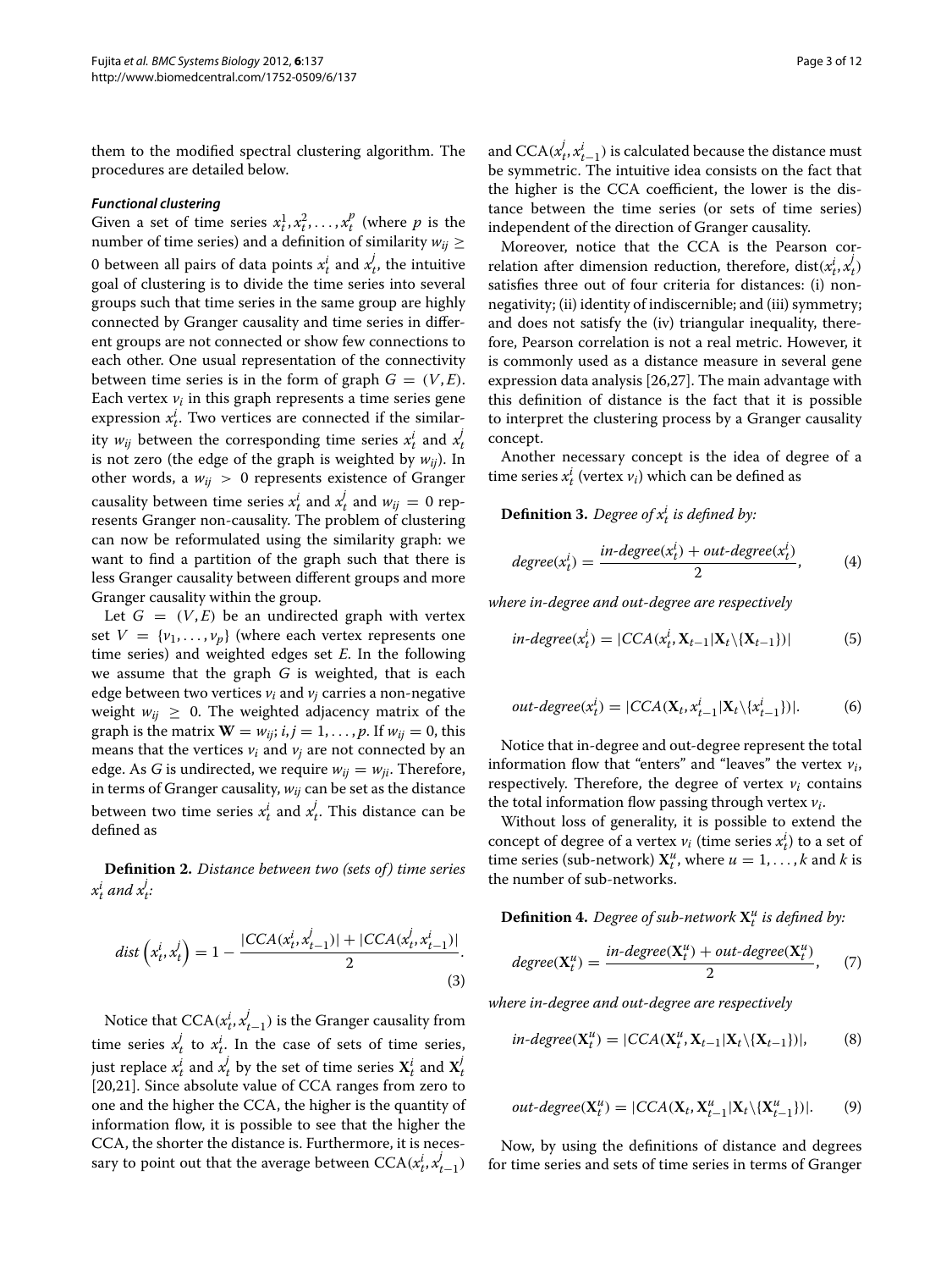causality, it is possible to develop a spectral clusteringbased algorithm to identify sub-networks (set of time series that are highly connected within sets and poorly connected between sets) in the regulatory networks. The algorithm based on spectral clustering [\[25\]](#page-11-12) is as follows:

**Input:** The p time series  $(x_t^i; i = 1, \ldots, p)$  and the number k of sub-networks to construct. **Step 1:** Let **W** be the  $(p \times p)$  symmetric weighted adjacency matrix where  $w_{i,j} = w_{j,i} = 1 - \text{dist}(x_i^i; x_i^j), i, j = 1, \ldots, p.$ **Step 2:** Compute the non-normalized  $(p \times p)$ Laplacian matrix **L** as (Mohar, 1991)

$$
\mathbf{L} = \mathbf{D} - \mathbf{W} \tag{10}
$$

where **D** is the  $(p \times p)$  diagonal matrix with the degrees  $d_1, \ldots, d_p$  (degree $(x_t^i) = d_i; i = 1, \ldots, p$ ) on the diagonal.

**Step 3:** Compute the first k eigenvectors  $\{\mathbf{e}_1, \ldots, \mathbf{e}_k\}$ (corresponding to the k largest eigenvalues) of **L**. **Step 4:** Let  $\mathbf{U} \in \mathbb{R}^{p \times k}$  be the matrix containing the vectors  $\{\mathbf{e}_1, \dots, \mathbf{e}_k\}$  as columns. **Step 5:** For  $i = 1, ..., p$ , let  $y_i \in \Re^k$  be the vector

corresponding to the <sup>i</sup>th row of **U**. **Step 6:** Cluster the points  $(\mathbf{y}_i)_{i=1,\dots,p} \in \mathbb{R}^k$  with the *k*-means algorithm into clusters  $\{X_1, \ldots, X_k\}$ . For k-means, one may select a large number of initial values to achieve (or to be closer) the global optimum configuration. In our simulations, we generated 100 different initial values. **Output:** Sub-networks  $\{X_1, \ldots, X_k\}$ .

Notice that this clustering approach does not infer the

# *Estimation of the number of clusters*

entire structure of the network.

The method presented so far describes a framework for clustering genes (time series) using their topological proximity in terms of Granger causality.

Now, the challenge consists in determining the optimum number of sub-networks *k*. The choice of the number of sub-networks *k* is often difficult depending on what the researcher is interested in. In our specific problem, one is interested in identifying the clusters presenting dense connectivity within a cluster and sparse connectivity between clusters.

In order to determine the most appropriate number of clusters in this specific context, we used a variant of the silhouette method [\[28\]](#page-11-15).

Let us first define the cluster index *s*(*i*) in the case of dissimilarities. Take any time series  $x_t^i$  in the data set, and denote by **A** the sub-network to which it has been assigned. When sub-network **A** contains other time series apart from  $x_t^i$ , then we can compute:  $a(i) = \text{dist}(x_t^i, \mathbf{A})$ ,

which is the average dissimilarity of  $x_t^i$  to **A**. Let us now consider any sub-network **C** which is different from **A** and compute: dist( $\mathbf{x}_t^i$ , **C**) which is the dissimilarity of  $x_t^i$  to **C**. After computing dist( $x_t^i$ , **C**) for all sub-networks  $\mathbf{C} \neq \mathbf{A}$ , we set the smallest of those numbers and denote it by  $b(i) = min_{\mathbf{C} \neq \mathbf{A}} \text{dist}(x_i^i, \mathbf{C})$ . The sub-network **B** for which this minimum value is attained (that is,  $dist(x_t^i, \mathbf{B}) = b(i)$ ) we call the neighbor sub-network, or cluster of  $x_t^i$ . The neighbor cluster would be the second-best cluster for time series  $x_t^i$ . In other words, if  $x_t^i$  could not belong to subnetwork **A**, the best sub-network to belong to would be **B**. Therefore,  $b(i)$  is very useful to know the best alternative cluster for the time series in the network. Note that the construction of *b*(*i*) depends on the availability of other sub-networks apart from **A**, thus it is necessary to assume that there is more than one sub-network *k* within a given network [\[28\]](#page-11-15).

After calculating  $a(i)$  and  $b(i)$ , the cluster index  $s(i)$  can be obtained by combining them as follows:

$$
s(i) = \frac{b(i) - a(i)}{max(a(i), b(i))}.
$$
\n(11)

Indeed, from the above definition we easily see that  $-1 \leq s(i) \leq 1$  for each time series  $x_t^i$ . Therefore, there are at least three cases to be analyzed, namely, when  $s(i) \approx 1$ or  $s(i) \approx 0$  or  $s(i) \approx -1$ . For cluster index  $s(i)$  to be close to one we require  $a(i) \ll b(i)$ . As  $a(i)$  is a measure of how dissimilar *i* is to its own sub-network, a small value means it is well matched. Furthermore, a large *b*(*i*) implies that *i* is badly matched to its neighboring sub-network. Thus, a cluster index *s*(*i*) close to one means that the gene is appropriately clustered. If  $s(i)$  is close to negative one, then by the same logic we see that  $x_t^i$  would be more appropriate if it was clustered in its neighboring sub-network. A cluster index *s*(*i*) near zero means that the gene is on the border of two sub-networks. In other words, the cluster index *s*(*i*) can be interpreted as the fitness of the time series  $x_t^i$  to the assigned sub-network.

The average cluster index *s*(*i*) of a sub-network is a measure of how tightly grouped all the genes in the subnetwork are. Thus, the average cluster index *s*(*i*) of the entire dataset is a measure of how appropriately the genes have been clustered in a topological point of view and in terms of Granger causality.

#### *Estimation of the number of clusters in biological data*

In order to estimate the most appropriate number of sub-networks present in the data set, we estimate the average cluster index *s* of the entire dataset for each number of clusters *k*. When the number of identified sub-networks is equal or lower than the adequate number of sub-networks, the cluster index values are very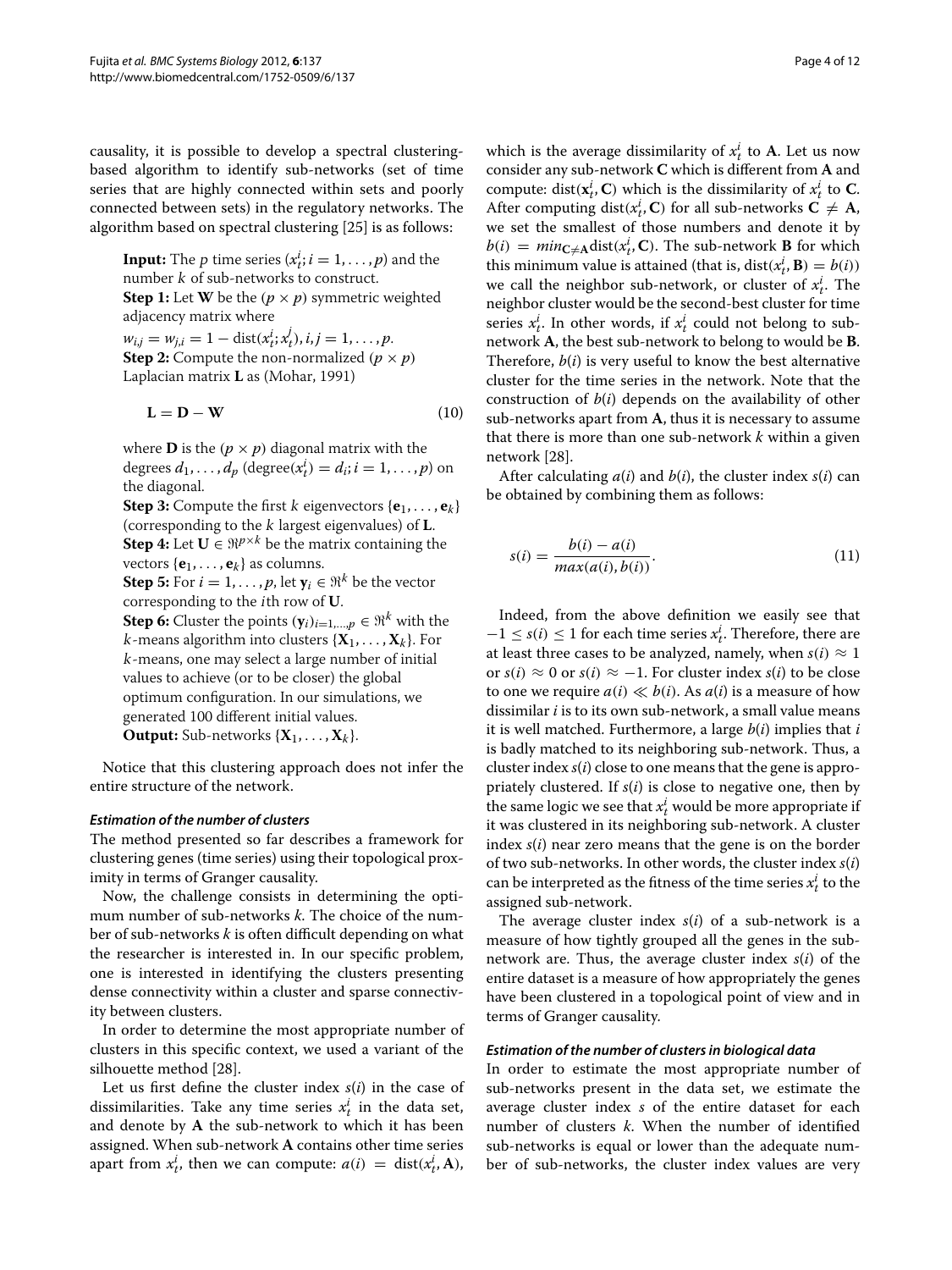

<span id="page-4-0"></span>similar. However, when the number of identified subnetworks becomes higher than the adequate number of sub-networks, the cluster index value *s* decreases abruptly. This is due to the fact that one of the highly connected sub-networks is split into two new sub-networks. Notice that these two new sub-networks present high connectivity between them because they are in fact, only one sub-network. In order to illustrate this event, see Figure [2](#page-4-0) for an example. In Figure [2a](#page-4-0), genes in cluster 1 are highly interconnected. Now, suppose that one wants to increase the number of clusters by splitting cluster 1 into two clusters namely clusters 1 and 5 (Figure [2c](#page-4-0)). Notice that clusters 1 and 5 are highly connected between them. If the number of clusters is higher than the adequate number of clusters (four, in our case), the value *s* decreases substantially, since the Granger causality between clusters increases and the within cluster decreases. The breakpoint where the value *s* decreases abruptly can be used to determine the adequate number of sub-networks. In fact, this can be visually identified by analyzing the breakpoint at the plot similarly to the standard elbow method used in kmeans. However, if one wants to determine the breakpoint in an objective manner, this can be done by adjusting two linear regressions, one with the first *q* dots and another with the remaining dots, thus identifying the breakpoint

(the value *q*) that minimizes the sum of squared errors (Figure [3\)](#page-5-0).

### **Network construction**

The network connecting clusters is constructed following procedures previously described [\[20,](#page-11-7)[21\]](#page-11-10). Briefly, after Classification Expectation Maximization (CEM) [\[29\]](#page-11-16) Principal Component Analysis (PCA) is used to remove redundancy and to extract the eigen-time series from each cluster. PCA allows us to keep only the most significant components leading to variability in the dataset, thus reducing the number of variables for subsequent processing. In this study, we retained only components accounting for more than 5% of the temporal variance in each cluster [\[22\]](#page-11-8). The eigen-time series are then clustered as described in the section *[Functional clustering](#page-2-0)* and the network can be inferred by applying the method proposed by [\[20](#page-11-7)[,21\]](#page-11-10).

The Granger causality between cluster is identified by:

$$
CCA(\mathbf{X}_t^i, \mathbf{X}_{t-1}^j|\mathbf{X}_t\setminus\{\mathbf{X}_{t-1}^j\}) = \hat{\rho} \text{ for all } i,j = 1,\ldots,k \quad (12)
$$

where  $\hat{\rho}$  is the sample canonical correlation between the sets  $\mathbf{X}_t^i$  and  $\mathbf{X}_{t-1}^j$  partialized by all information contained in  $\mathbf{X}_t$  minus the set  $\mathbf{X}_{t-1}^j$ .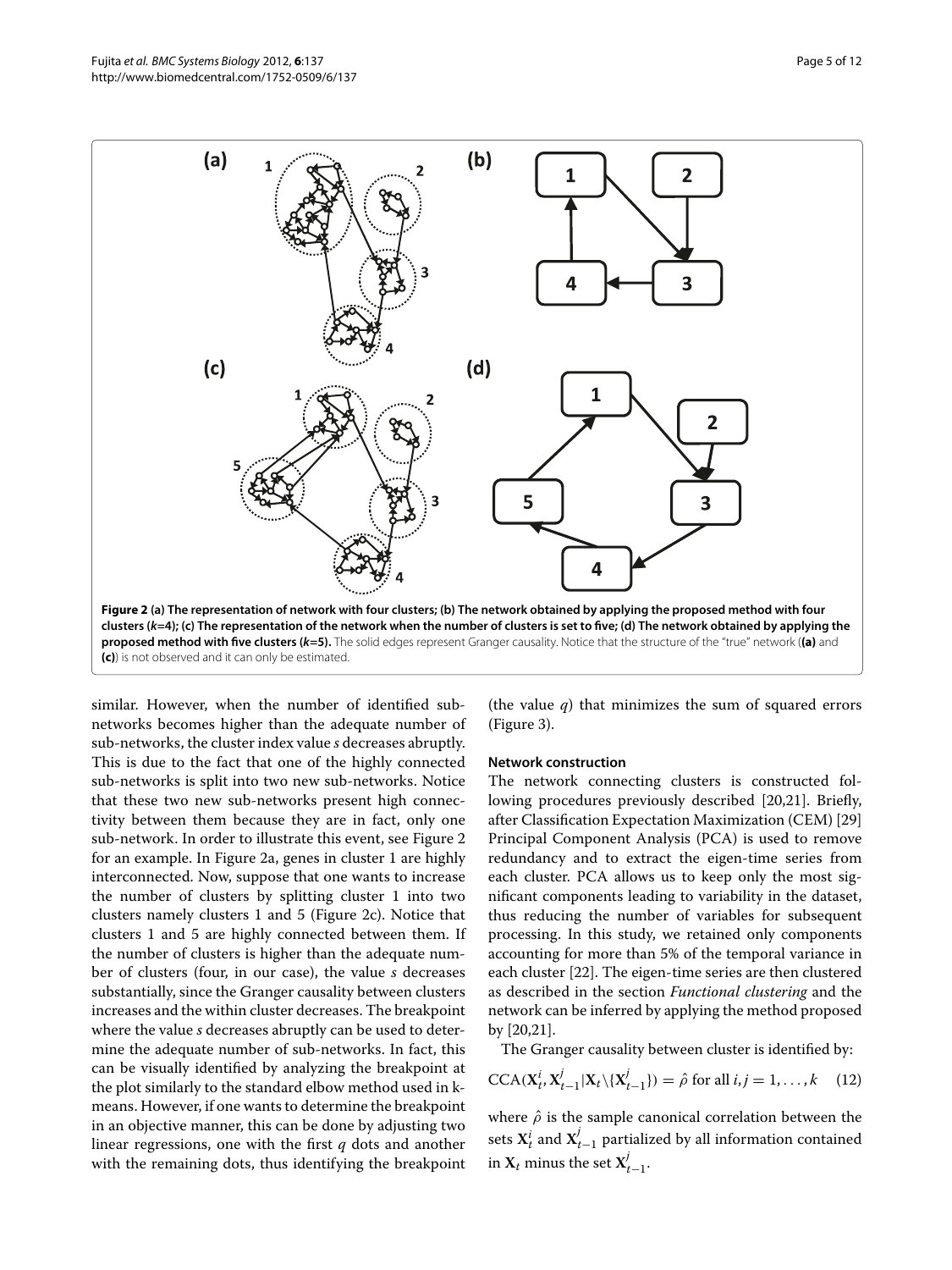![](_page_5_Figure_2.jpeg)

#### <span id="page-5-0"></span>Then, test

 $H_0: CCA(X_t^i, X_{t-1}^j | X_t \setminus \{X_{t-1}^j\}) = \hat{\rho} = 0$  (Granger noncausality)

 $H_1$  : CCA( $X_t^i$ ,  $X_{t-1}^j | X_t \setminus \{X_{t-1}^j\}) = \hat{\rho} \neq 0$  (Granger causality) where  $H_0$  and  $H_1$  are the null and alternative hypothesis, respectively.

## **Simulations**

Four sets of Monte Carlo simulations were carried out in order to evaluate the proposed approach under controlled conditions. The first scenario represents four sub-networks without Granger causality between them (Figure [4a](#page-5-1)). The second scenario consists of four subnetworks constituting a cyclic graph (Figure [4b](#page-5-1)). The third scenario presents a feedback loop between sub-networks A and B (Figure [4c](#page-5-1)). The fourth scenario is composed of a network with one sub-network (sub-network D) that only receives Granger causality and one sub-network (subnetwork A) that only sends Granger causality (Figure [4d](#page-5-1)). Since biological data usually possess several highly correlated genes (genes which hold the same information from a statistical stand point), we constructed 10 highly correlated time series for each  $x_t^i$ ,  $i = 1, \ldots, 20$ . In other words,  $x_t^1$  is represented by 10 time series with correlation of 0.6 between them,  $x_t^2$  is represented by 10 time series with correlation of 0.6 between them and so on. Therefore, instead of 20 time series, each scenario is in fact composed of 200 time series.

For each scenario, time series lengths varied: 50, 75, 1000 and 200 time points. The number of repetitions for each scenario is 1,000. The synthetic gene expression time series data in sub-networks A, B, C and D were generated by the following equations described below.

<span id="page-5-1"></span>![](_page_5_Figure_9.jpeg)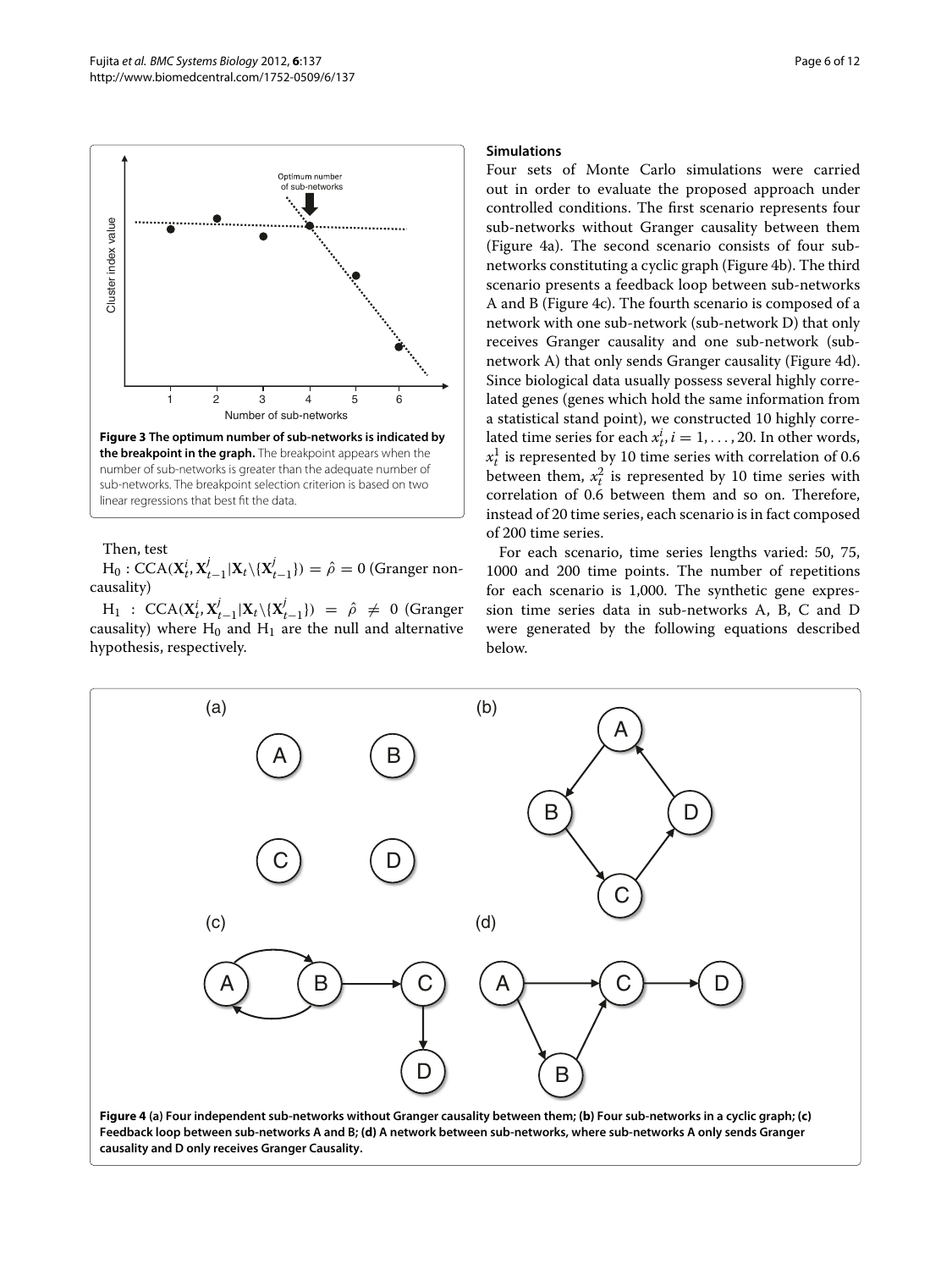$$
\begin{aligned}\n\text{Simulation 1:} \\
\begin{aligned}\n\mathbf{A}_{1,t}^{\mathbf{A}} &= \beta x_{1,t-1}^{\mathbf{A}} - \beta x_{4,t-1}^{\mathbf{A}} + \beta x_{3,t-1}^{\mathbf{A}} + \varepsilon_{1,t} \\
x_{2,t}^{\mathbf{A}} &= \beta x_{1,t-1}^{\mathbf{A}} - \beta x_{3,t-1}^{\mathbf{A}} + \beta x_{4,t-1}^{\mathbf{A}} + \varepsilon_{2,t} \\
x_{3,t}^{\mathbf{A}} &= \beta x_{1,t-1}^{\mathbf{A}} - \beta x_{5,t-1}^{\mathbf{A}} + \varepsilon_{3,t} \\
x_{4,t}^{\mathbf{A}} &= \beta x_{2,t-1}^{\mathbf{A}} - \beta x_{3,t-1}^{\mathbf{A}} + \varepsilon_{4,t} \\
x_{5,t}^{\mathbf{B}} &= \beta x_{2,t-1}^{\mathbf{A}} - \beta x_{3,t-1}^{\mathbf{A}} + \beta x_{4,t-1}^{\mathbf{A}} + \varepsilon_{5,t} \\
x_{6,t}^{\mathbf{B}} &= \beta x_{6,t-1}^{\mathbf{B}} - \beta x_{7,t-1}^{\mathbf{B}} + \varepsilon_{6,t} \\
x_{7,t}^{\mathbf{B}} &= \beta x_{10,t-1}^{\mathbf{B}} - \beta x_{6,t-1}^{\mathbf{B}} + \beta x_{7,t-1}^{\mathbf{B}} + \varepsilon_{8,t} \\
x_{8,t}^{\mathbf{B}} &= \beta x_{7,t-1}^{\mathbf{B}} - \beta x_{8,t-1}^{\mathbf{B}} + \beta x_{7,t-1}^{\mathbf{B}} + \varepsilon_{8,t} \\
x_{9,t}^{\mathbf{B}} &= \beta x_{7,t-1}^{\mathbf{B}} - \beta x_{8,t-1}^{\mathbf{B}} + \beta x_{9,t-1}^{\mathbf{B}} - \beta x_{6,t-1}^{\mathbf{B}} + \varepsilon_{9,t} \\
x_{10,t}^{\mathbf{B}} &= \beta x_{10,t-1}^{\mathbf{B}} - \beta x_{6,t-1}^{\mathbf{C}} + \beta x_{9,t-1}^{\mathbf{B}} + \varepsilon_{10,t} \\
x_{11,t
$$

Simulation 2:

$$
\begin{cases}\n x_{1,t}^{\text{A}} = \beta x_{1,t-1}^{\text{A}} - \beta x_{4,t-1}^{\text{A}} + \beta x_{3,t-1}^{\text{A}} + \varepsilon_{1,t} \\
 x_{2,t}^{\text{A}} = \beta x_{1,t-1}^{\text{A}} - \beta x_{3,t-1}^{\text{A}} + \beta x_{4,t-1}^{\text{A}} + \varepsilon_{2,t} \\
 x_{3,t}^{\text{A}} = \beta x_{1,t-1}^{\text{A}} - \beta x_{5,t-1}^{\text{A}} + \gamma x_{19,t-1}^{\text{D}} + \varepsilon_{3,t} \\
 x_{4,t}^{\text{A}} = \beta x_{3,t-1}^{\text{A}} - \beta x_{5,t-1}^{\text{A}} + \varepsilon_{4,t} \\
 x_{5,t}^{\text{A}} = \beta x_{2,t-1}^{\text{A}} - \beta x_{3,t-1}^{\text{A}} + \beta x_{4,t-1}^{\text{A}} + \varepsilon_{5,t} \\
 x_{6,t}^{\text{B}} = \beta x_{9,t-1}^{\text{B}} - \beta x_{7,t-1}^{\text{B}} + \gamma x_{3,t-1}^{\text{A}} + \varepsilon_{6,t} \\
 x_{7,t}^{\text{B}} = \beta x_{10,t-1}^{\text{B}} - \beta x_{7,t-1}^{\text{B}} + \varepsilon_{7,t} \\
 x_{8,t}^{\text{B}} = \beta x_{10,t-1}^{\text{B}} - \beta x_{8,t-1}^{\text{B}} + \beta x_{7,t-1}^{\text{B}} + \varepsilon_{8,t} \\
 x_{9,t}^{\text{B}} = \beta x_{7,t-1}^{\text{B}} - \beta x_{8,t-1}^{\text{B}} + \beta x_{9,t-1}^{\text{B}} - \beta x_{6,t-1}^{\text{B}} + \varepsilon_{9,t} \\
 x_{10,t}^{\text{B}} = \beta x_{10,t-1}^{\text{B}} - \beta x_{6,t-1}^{\text{C}} + \beta x_{9,t-1}^{\text{B}} + \varepsilon_{10,t} \\
 x_{11,t}^{\text{C}} = \beta x_{12,t-1}^{\text{C}} - \beta x_{15,t-1}^{\text{C}} + \varepsilon_{11,t} \\
 x_{12,t}^{\text{C}} = \beta x_{
$$

Simulation 3:

$$
\begin{array}{l} \mathbf{m}{\mathbf{u}}_{1,t}^{A} = \beta x_{1,t-1}^{A} - \beta x_{3,t-1}^{A} + \beta x_{3,t-1}^{A} + \varepsilon_{1,t} \\ x_{2,t}^{A} = \beta x_{1,t-1}^{A} - \beta x_{3,t-1}^{A} + \beta x_{4,t-1}^{A} + \varepsilon_{2,t} \\ x_{3,t}^{A} = \beta x_{1,t-1}^{A} - \beta x_{3,t-1}^{A} + \gamma x_{6,t-1}^{A} + \varepsilon_{3,t} \\ x_{4,t}^{A} = \beta x_{3,t-1}^{A} - \beta x_{3,t-1}^{A} + \varepsilon_{4,t} \\ x_{5,t}^{B} = \beta x_{2,t-1}^{B} - \beta x_{3,t-1}^{B} + \varepsilon_{5,t} \\ x_{6,t}^{B} = \beta x_{2,t-1}^{B} - \beta x_{3,t-1}^{B} + \varepsilon_{6,t} \\ x_{7,t}^{B} = \beta x_{10,t-1}^{B} - \beta x_{7,t-1}^{B} + \varepsilon_{7,t} \\ x_{8,t}^{B} = \beta x_{10,t-1}^{B} - \beta x_{6,t-1}^{B} + \beta x_{7,t-1}^{B} + \varepsilon_{8,t} \\ x_{9,t}^{B} = \beta x_{10,t-1}^{B} - \beta x_{6,t-1}^{B} + \beta x_{7,t-1}^{B} + \varepsilon_{8,t} \\ x_{10,t}^{B} = \beta x_{10,t-1}^{B} - \beta x_{6,t-1}^{B} + \beta x_{7,t-1}^{B} + \varepsilon_{8,t} \\ x_{11,t}^{B} = \beta x_{10,t-1}^{C} - \beta x_{10,t-1}^{C} + \beta x_{10,t-1}^{B} + \varepsilon_{10,t} \\ x_{11,t}^{C} = \beta x_{10,t-1}^{C} - \beta x_{10,t-1}^{C} + \varepsilon_{11,t} \\ x_{12,t}^{C} = \beta x_{10,t-1}^{C} - \beta x_{11,t-1}^{C} + \beta x_{11,t-1}^{D} + \varepsilon_{10,t} \\ x_{12,t}^{C} = \beta x_{12,t-1}^{C} - \beta x_{11,t-1}^{C} + \beta x_{12,t-1
$$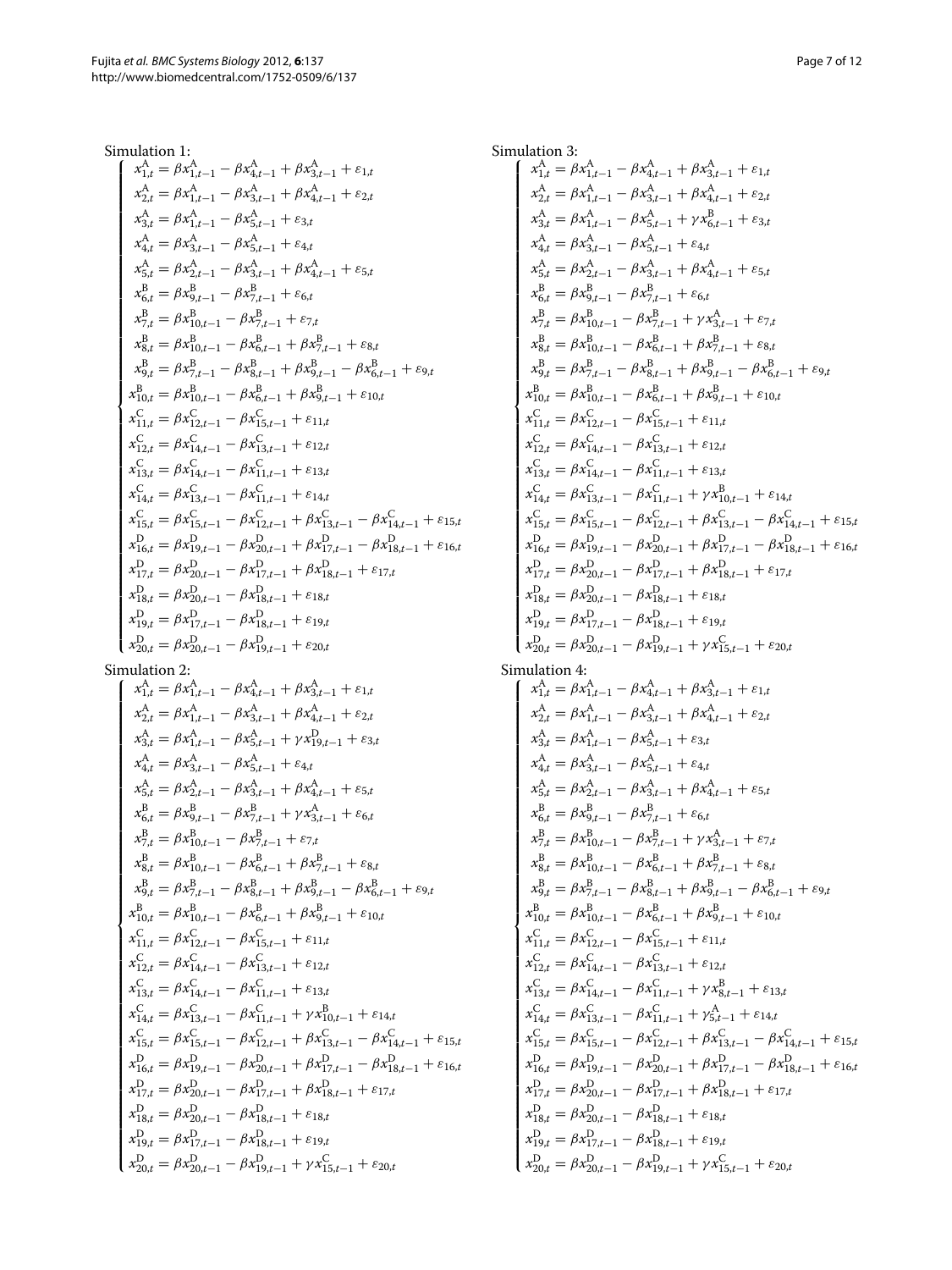where 
$$
\beta = 0.6
$$
,  $\gamma = 0.3$ ,  $\varepsilon_{i,t} \sim N(0, \Sigma)$  with

$$
\Sigma = I_{(20 \times 20)} \otimes \Gamma \tag{13}
$$

and

$$
\Gamma = \begin{pmatrix} 1 & 0.6 & \dots & 0.6 \\ 0.6 & 1 & \ddots & \vdots \\ \vdots & \ddots & \ddots & 0.6 \\ 0.6 & \dots & 0.6 & 1 \end{pmatrix}_{(10 \times 10)} \tag{14}
$$

for  $i = 1, ..., 20$ .

# **Actual biological data**

In order to illustrate an application of the proposed approach, a dataset collected by [\[30\]](#page-11-17) was used. The work presents whole genome gene expression data during the cell division cycle of a human cancer cell line (HeLa) characterized using cDNA microarrays. The dataset contains three complete cell cycles of ∼16 hours each, with a total of 48 time points distributed at intervals of one hour. The full dataset is available at: [http://genome-www.stanford.](http://genome-www.stanford.edu/Human-CellCycle/HeLa/) [edu/Human-CellCycle/HeLa/.](http://genome-www.stanford.edu/Human-CellCycle/HeLa/)

In order to evaluate our proposed approach, we chose to analyze the same gene set examined in Figure [5](#page-7-0) of [\[10\]](#page-11-18), which comprised a set of 50 genes.

#### **Results**

# **Simulated data**

In order to study the properties of the proposed functional clustering method and to check its consistency, we performed four simulations with distinct network characteristics in terms of structure and Granger causality.

Table [1](#page-8-0) describes the frequency that each number of clusters was identified as optimal in each simulation and time series length. Notice that the accuracy of the method in identifying the correct number of clusters clearly converges to 100% as the time series length increases (the

<span id="page-7-0"></span>![](_page_7_Figure_13.jpeg)

correct number of clusters is four for all the scenarios).

The same result was obtained with varying numbers of sub-networks or when Granger causality within clusters increased, demonstrating the consistency of the method. Moreover, both the cluster indices value and the respective standard deviation for each simulation and time series length are described. The average cluster index value was calculated by using the value at the breakpoint as described in Figure [3](#page-5-0) in 1,000 repetitions. By analyzing Table [1,](#page-8-0) it is possible to verify that the longer the time series length, the smaller are the standard deviations and the greater is the silhouette width demonstrating that the method is consistent.

Table [2](#page-8-1) describes the average of the frequency (in percentage) the time series were correctly clustered for each scenario and each time series length given the correct number of clusters. It is important to point out that the number of correctly classified time series increases as the time series length increases.

Table [3](#page-9-0) represents the frequency (in percentage) each edge of the simulated network was identified when the estimated number of clusters were correctly identified as four. The correctly identified edges are in bold. Since the p-value threshold was set to 0.05, it is expected to identify  $\approx$  5% of false positive edges where there is indeed no Granger causality. In fact, where there is no Granger causality, the rate of false positives was controlled to 5%, and where there is Granger causality, the number of identified edges is clearly higher than where there is no Granger causality.

#### **Biological data**

By applying the method described in section *Functional clustering* to the biological dataset, the optimum number of sub-networks was identified as three. Notice in Figure [5](#page-7-0) that there is a clear breakpoint when the number of clusters is three.

Once clusters were obtained, the cluster-cluster network (Figure [6\)](#page-10-1) was modeled by applying the method described in [\[20](#page-11-7)[,21\]](#page-11-10). Two of the depicted clusters, clusters one and two, provide interesting material for biological interpretation. Genes belonging to cluster two highlight expected interconnections in cell cycle regulation. For instance, aberrant activation of signal transcription factors NF-*κ*B or STAT3, and alterations in p53 status, have each been reported to affect cell survival individually. The presence of the three genes in the same cluster is in agreement with a recent study which examined the hypothesis that alterations in a signal network involving NF-*κ*B, STAT3 and p53 could modulate expression of proapoptotic BAX and antiapoptotic BCL-XL proteins, promoting cell survival [\[31\]](#page-11-19). The authors show that overexpression of p53 together with inhibition of NF-*κ*B or STAT3 induced greater increase in the BAX/BCL-XL ratio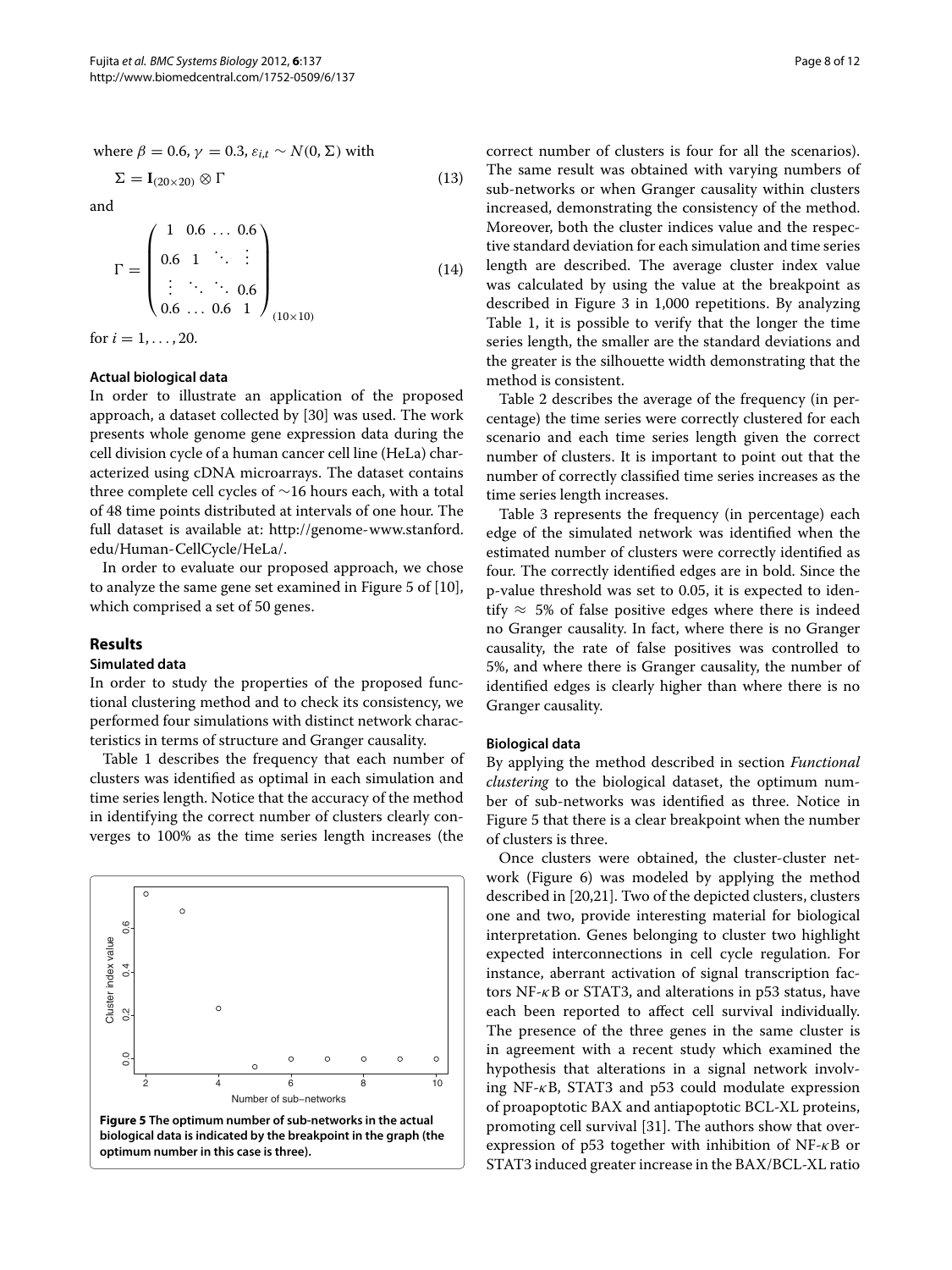In bold are the correct number of clusters. Between brackets is one standard deviation for the silhouette width calculated in the breakpoint. For each scenario and each time series length, the number of repetitions was set to 1,000.

than modulation of these transcription factors individually. As discussed earlier in this paper, this is a situation in which similar patterns of gene expression are not sufficient to comprehend the biological process.

In [\[10\]](#page-11-18), a network depicting Granger interaction among genes from this same gene dataset was presented. The authors analyzed the network in the context of tumor progression and identified gene-gene connections associated with NF-*κ*B, p53, and STAT3. Here, cluster 1 groups not only NF-*κ*B, p53, and STAT3, but also the functionally associated gene BCL-XL, NF-*κ*B regulator A20 and targets IAP and i*κ*B*α*. The presence of NF-*κ*B and fibroblast growth factors (FGFs) and receptors (FGFRs) in the same cluster is also in agreement with the previous work. Members of the FGF family and NF-*κ*B have been shown

<span id="page-8-1"></span>**Table 2 Average of the percentage of correctly clustered time-series in 1,000 repetitions given the correct number of clusters**

| Scenario/Time series length | 50   | 75   | 100  | 200  |
|-----------------------------|------|------|------|------|
|                             | 78.8 | 96.0 | 98.9 | 99.9 |
|                             | 729  | 912  | 95.8 | 99.2 |
| Β                           | 716  | 90.6 | 95.2 | 99.7 |
| 4                           | 68.9 | 88.7 | 937  | 99.1 |
|                             |      |      |      |      |

to interact in various contexts and, despite distinct roles, are involved in cell proliferation, migration and survival [\[32,](#page-11-20)[33\]](#page-11-21).

Even though MCL-1 and P21 play important roles in cell survival, and BAI1 is transcriptionally regulated by P53, the analysis run here clustered them separately from P53 containing cluster. This result suggests that, in the context of this dataset, their interaction is stronger with genes such as c-JUN, also functionally related to cell survival, proto-oncogene MET and tumor suppressor MASPIN, for instance. Also worth noticing is the interaction of this cluster with the two members of cluster 3: FGF5 and FOP. Like the other members of FGF family grouped in cluster 2, FGF5 is involved in cell survival activities, while FOP was originally discovered as a fusion partner with FGFR1 in oncoproteins that give raise to stem cell myeloproliferative disorders. It would be interesting to identify specific details regarding the intensity and direction of the information flow within this cluster for a clearer understanding of their relationship in the context of cell cycle progression.

#### **Discussions**

Fujita *et al*. [\[20](#page-11-7)[,21\]](#page-11-10) suggested both a concept of Granger causality for sets of time series and a method for its

<span id="page-8-0"></span>**Table 1 Frequency of the selected number of clusters for each scenario and time series length**

| Time series length/Number of clusters | 1           | $\overline{2}$ | 3  | 4   | 5   | 6                   | silhouette width |
|---------------------------------------|-------------|----------------|----|-----|-----|---------------------|------------------|
| Scenario 1                            |             |                |    |     |     |                     |                  |
| 50                                    | $\mathbb O$ | $\mathbf 0$    | 48 | 700 | 252 | 0                   | 0.502 (0.098)    |
| 75                                    | $\circ$     | $\mathbf{0}$   |    | 785 | 214 | 0                   | 0.582(0.054)     |
| 100                                   | $\mathbb O$ | $\mathbf 0$    | 3  | 805 | 192 | 0                   | 0.610(0.042)     |
| 200                                   | $\mathbb O$ | $\mathbf 0$    | 4  | 825 | 171 | 0                   | 0.641(0.034)     |
| Scenario 2                            |             |                |    |     |     |                     |                  |
| 50                                    | $\mathbb O$ | $\mathbf 0$    | 65 | 713 | 222 | 0                   | 0.479(0.112)     |
| 75                                    | $\mathbb O$ | $\mathbf{0}$   | 28 | 760 | 212 | 0                   | 0.555(0.071)     |
| 100                                   | $\mathbb O$ | $\mathbf 0$    | 9  | 834 | 157 | 0                   | 0.587(0.050)     |
| 200                                   | $\circ$     | $\mathbf 0$    | 3  | 883 | 114 | 0                   | 0.621(0.029)     |
| Scenario 3                            |             |                |    |     |     |                     |                  |
| 50                                    | $\mathbf 0$ | $\mathbf 0$    | 63 | 666 | 271 | 0                   | 0.461(0.123)     |
| 75                                    | $\mathbb O$ | $\mathbf 0$    | 18 | 784 | 198 | 0                   | 0.552(0.078)     |
| 100                                   | $\circ$     | $\mathbf 0$    | 8  | 851 | 141 | 0                   | 0.586 (0.050)    |
| 200                                   | $\mathbb O$ | $\mathbb O$    | 6  | 883 | 111 | 0                   | 0.618(0.031)     |
| Scenario 4                            |             |                |    |     |     |                     |                  |
| 50                                    | $\mathbf 0$ | $\mathbf{0}$   | 53 | 686 | 261 | $\mathsf{O}\xspace$ | 0.465(0.110)     |
| 75                                    | $\circ$     | $\mathbf 0$    | 17 | 786 | 197 | 0                   | 0.551(0.075)     |
| 100                                   | $\circ$     | $\mathbf 0$    | 11 | 815 | 174 | $\mathsf{O}\xspace$ | 0.581(0.055)     |
| 200                                   | 0           | $\mathbf 0$    | 6  | 887 | 107 | $\mathsf{O}\xspace$ | 0.619(0.033)     |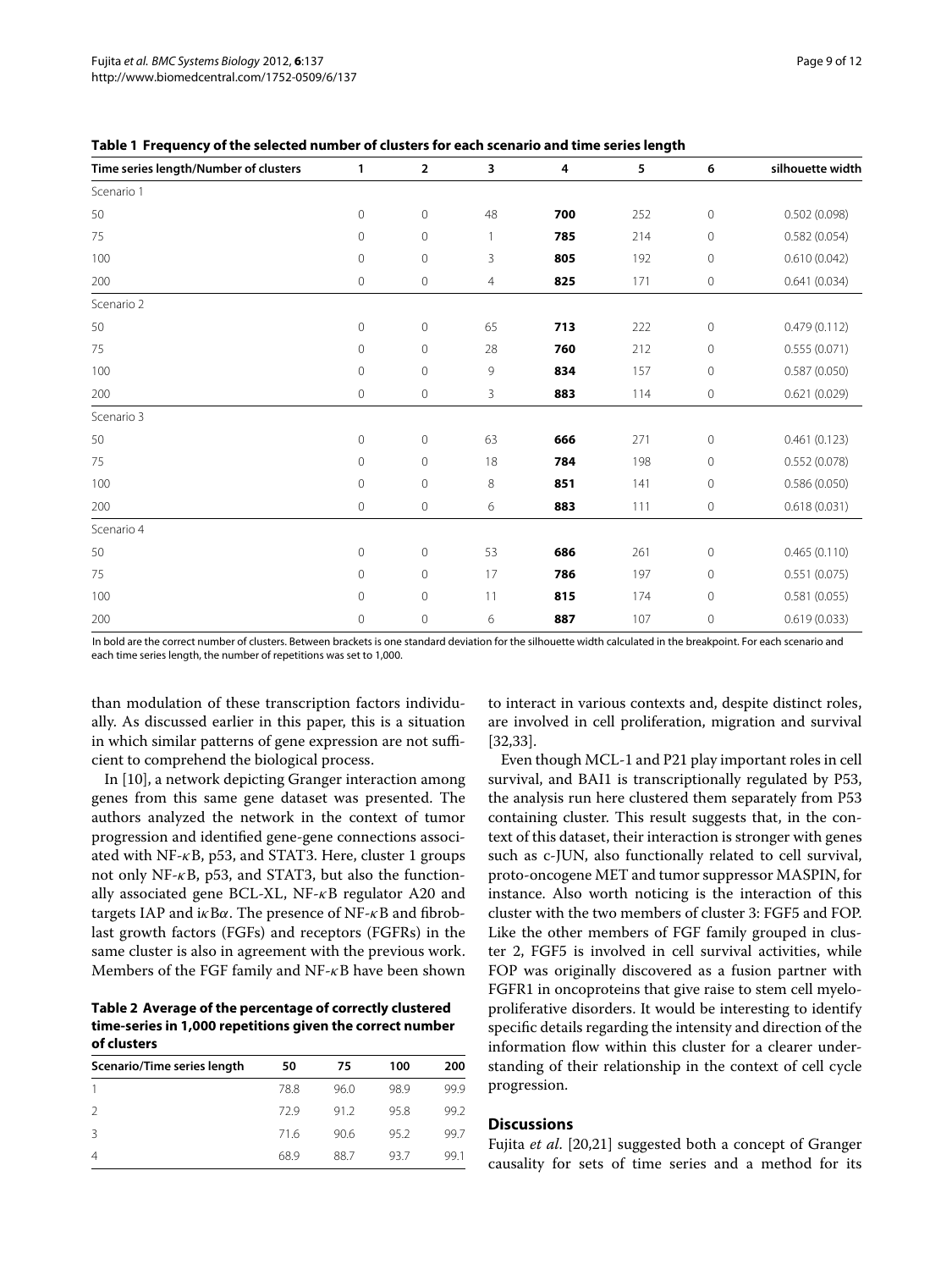| from/to    | Α                   | B                   | C                   | D                   |
|------------|---------------------|---------------------|---------------------|---------------------|
| Scenario 1 |                     |                     |                     |                     |
| Α          | 100/100/100/100     | 6.7/6.3/5.2/5.4     | 8.9/6.0/5.0/5.3     | 4.8/5.7/5.4/4.5     |
| B          | 6.9/7.1/5.5/6.8     | 99.9/100/100/100    | 7.8/6.2/6.3/4.6     | 5.6/6.9/4.9/5.6     |
| C          | 7.6/5.9/6.5/5.6     | 6.9/7.7/4.7/5.1     | 100/100/100/100     | 4.9/5.4/5.7/5.8     |
| D          | 6.2/5.3/5.1/4.7     | 5.3/5.2/5.3/5.7     | 7.0/5.2/5.2/5.6     | 100/100/100/100     |
| Scenario 2 |                     |                     |                     |                     |
| Α          | 100/100/100/100     | 28.9/59.8/80.4/99.7 | 8.0/6.4/6.8/5.2     | 6.4/6.6/5.0/5.0     |
| B          | 5.4/5.3/5.5/4.6     | 100/100/100/100     | 29.6/60.9/82.1/99.9 | 6.4/6.3/5.7/5.7     |
| C          | 7.5/5.4/6.7/4.5     | 8.8/6.6/6.6/6.3     | 100/100/100/100     | 23.0/50.4/71.2/99.1 |
| D          | 17.6/35.5/51.2/95.4 | 6.5/4.2/3.4/5.0     | 12.5/10.4/7.5/5.0   | 100/100/100/100     |
| Scenario 3 |                     |                     |                     |                     |
| Α          | 100/100/100/100     | 29.6/61.9/82.1/100  | 7.8/7.3/4.5/5.0     | 7.4/6.8/4.6/5.2     |
| B          | 28.5/53.0/78.0/99.9 | 100/100/100/100     | 31.8/61.1/82.9/99.9 | 7.0/7.1/6.2/4.7     |
| C          | 8.4/6.9/6.4/5.6     | 7.6/7.8/7.3/5.2     | 99.9/100/100/100    | 25.5/46.8/70.6/99.3 |
| D          | 6.8/5.6/5.8/5.0     | 5.5/4.5/5.7/4.3     | 13.9/8.2/6.1/5.4    | 100/100/100/100     |
| Scenario 4 |                     |                     |                     |                     |
| A          | 100/100/100/100     | 25.1/52.6/75.8/99.6 | 22.9/41.8/59.5/96.0 | 6.8/5.8/5.2/4.7     |
| B          | 6.7/5.9/5.7/5.9     | 100/100/100/100     | 28.6/58.4/81.9/100  | 7.9/6.0/6.1/5.2     |
| C          | 9.3/8.8/6.1/6.2     | 8.8/6.2/6.3/4.5     | 100/100/100/100     | 26.5/53.2/75.4/99.2 |
| D          | 5.4/5.8/5.1/4.7     | 5.8/5.0/4.2/5.2     | 14.9/11.9/7.9/5.4   | 100/100/100/100     |

### <span id="page-9-0"></span>**Table 3 Percentage of edges with time series length equals to 50/75/100/200 when the estimated number of clusters were correctly identified as four**

The rows and columns represent the clusters A, B, C, and D. The rate of false positives was controlled to 5% (p-value *<* 0.05). The edges which actually exists in the network are shown in bold.

identification with a statistical test to control the rate of false positives. Although this method is useful for the identification of Granger causality between sets of time series in Bioinformatics and Neuroscience [\[22\]](#page-11-8), the application was limited to pre-defined clusters, i.e., the time series composing each cluster needed to be previously known. We developed an objective method to define clusters based on the intuitive concept that a gene cluster should interact more intensely in terms of Granger causality within itself than with neighboring clusters.

Krishna *et al*. [\[34\]](#page-11-22) proposed a Granger causality clustering method based on the structure of a pair-wise network. Their method consists in identifying pairwise Granger causality between gene expression time series and then, by applying the method proposed by Bader and Hogue (2003), to detect dense regions in the network. The difference between their approach and ours is that they take into account the number of edges, and the density of the network which is given by the number of estimated edges divided by the total number of possible edges. The presence of an edge is determined by the p-value's threshold. Notice that depending on the threshold, the results can change. In our framework, we take into account the weight of Granger causality between sets of time series in order to identify how close two sets are. Consequently, it is possible to obtain a notion of distance between two clusters based on Granger causality, i.e., a continuous measure (distance in terms of Granger causality) instead of a discrete measure (presence or absence of an edge). Moreover, by using the concept of Granger causality between sets of time series proposed by [\[20\]](#page-11-7), the concept of density of a network can be easily defined in terms of Granger causality instead of a density based on the number of edges as proposed by [\[34\]](#page-11-22).

A disadvantage of our method is that it cannot be applied for very large datasets. The larger is the number of time series (genes), or the higher the order of the autoregressive process to be analyzed, the higher the chance to generate non-invertible covariance matrices in the calculation of distance (definition 2) and degree (definition 4) between clusters. We believe that this drawback can be overcome through sparse canonical correlation analysis [\[35\]](#page-11-23), recently proposed in the literature. However, this topic deserves further studies before it can be used in both clustering and identification of Granger causality between sets of time series, since penalized methods relying on L1 penalization [\[35\]](#page-11-23) or kernel [\[36\]](#page-11-24) may present biased estimators.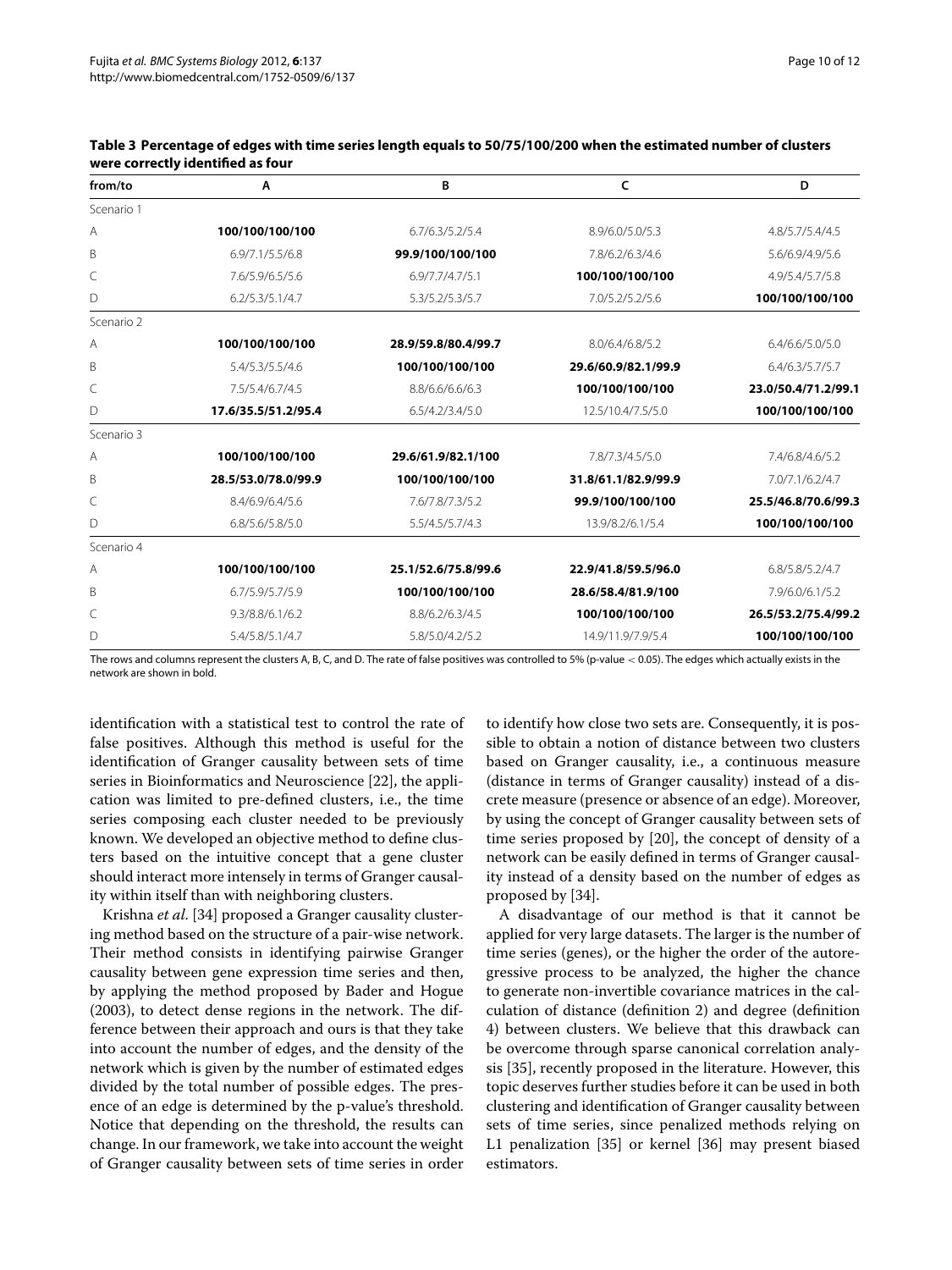![](_page_10_Figure_1.jpeg)

<span id="page-10-1"></span>We only analyzed the autoregressive process of order one because gene expression time series data, possibly due to experimental limitations, are typically not large. However, if one is interested in analyzing greater orders, one minus the maximum canonical correlation analysis value among all the tested autoregressive orders can be used as the distance measure between two time series.

The clustering algorithm used here is based on the wellknown spectral clustering. Although results were satisfactory, other graph clustering methods may be used. The normalized cuts algorithm proposed by [\[37\]](#page-11-25), for instance, presents better results in non Gaussian data sets.

Finally, which biological process underlie time series datasets correlation, remains a difficult question to be answered. Studies suggest that correlated genes may belong to common pathways or present the same biological function. However, it is also known that methods based exclusively on correlation cannot reconstruct entire gene networks. Further studies in the field of systems biology might be able to answer this question in the future.

#### **Conclusions**

We propose a time series clustering approach based on Granger causality and a method to determine the number of clusters that best fit the data. This method consists of (1) the definition of degree and distance, usually used in graph theory but now generalized for time series data analysis in terms of Granger causality; (2) a clustering algorithm based on spectral clustering and (3) a criterion to determine the number of clusters. We demonstrate, by

simulations, that our approach is consistent even when the number of genes is greater than the time series' length.

We believe that this approach can be useful to understand how gene expression time series relate to each other, and therefore help in the functional interpretation of data.

#### **Competing interests**

The authors declare that they have no competing interests.

#### **Authors' contributions**

AF has made substantial contributions to the conception and design of the study, analysis and interpretation of data. KK, AGP and JRS contributed to the analysis and interpretation of mathematical results. PS contributed to the analysis and interpretation of biological data. AF and PS have been involved in drafting of the manuscript. SM directed the work. All authors read approved the final manuscript.

#### **Acknowledgements**

The supercomputing resource was provided by Human Genome Center (Univ. of Tokyo). This work was supported by FAPESP and CNPq - Brazil and RIKEN - Japan.

#### **Author details**

<sup>1</sup> Institute of Mathematics and Statistics, University of São Paulo, Rua do Matão, 1010, São Paulo 05508-090, Brazil. <sup>2</sup> Center for Experimental Research, Albert Einstein Research and Education Institute, Av. Albert Einstein, 627 - Sao Paulo, ˜ 05652-000, Brazil. <sup>3</sup>Human Genome Center, Institute of Medical Science, The University of Tokyo, 4-6-1 Shirokanedai, Minato-ku, Tokyo, 108-8639, Japan. 4Center of Mathematics, Computation and Cognition, Universidade Federal do ABC, Rua santa Adélia, 166 - Santo André, 09210-170, Brazil.

#### Received: 14 October 2011 Accepted: 17 October 2012 Published: 30 October 2012

#### **References**

<span id="page-10-0"></span>1. Ng SK, McLachlan GJ, Wang K, Jones LB-T, Ng S-W: **A mixture model with random-effects components for clustering correlated gene-expression profiles.** Bioinformatics 2006, **22:**1745–1752.